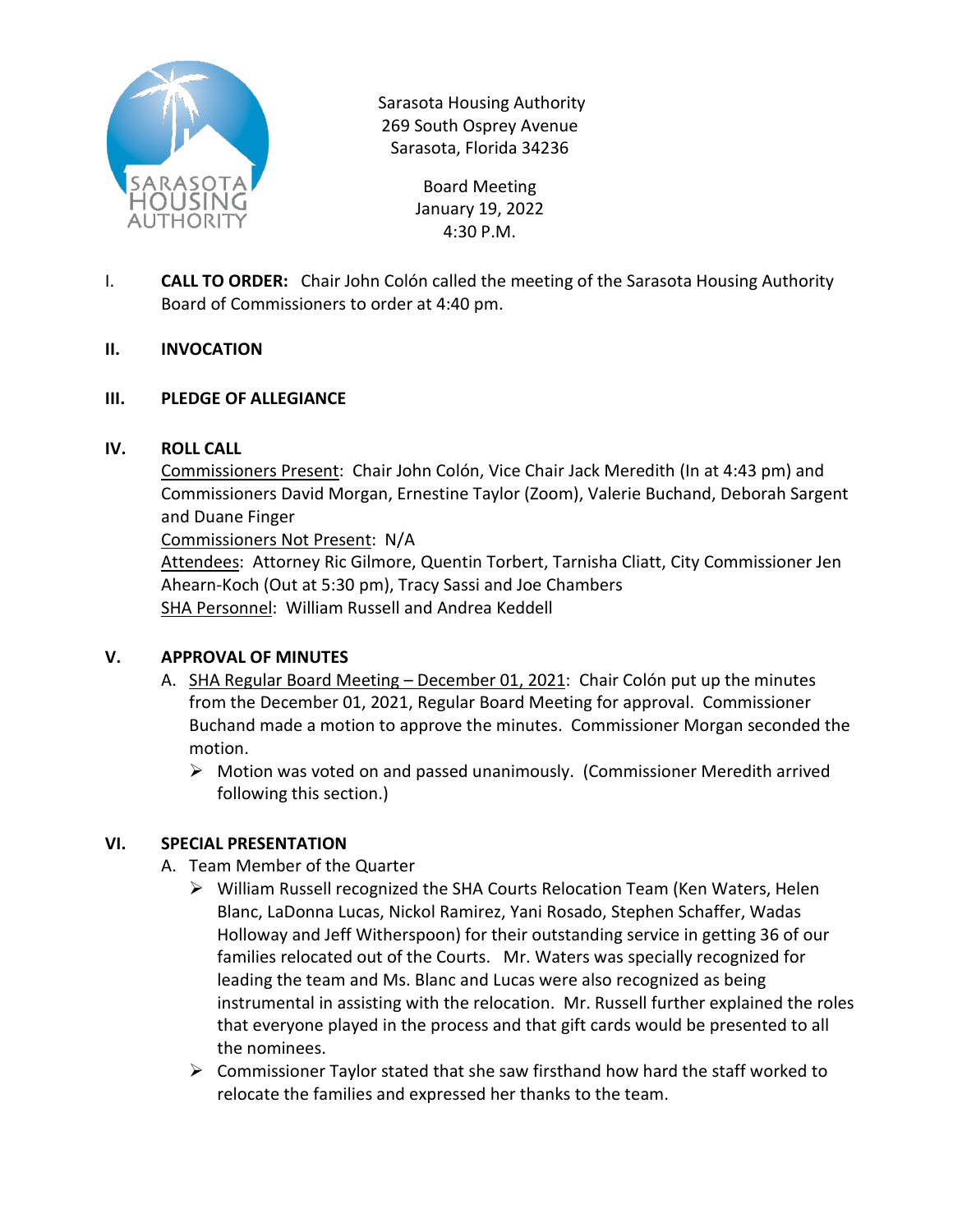- B. Boys & Girls Roy McBean Club Expansion Plan (Michael Beaumier, Osprey Consulting; Bill Sadlo, Boys & Girls Club; and Chris Gallagher, Hoyt Architects)
	- $\triangleright$  Mr. Sadlo thanked the board for the 27 years of partnership between the Housing Authority and the Boys and Girls Club. Mr. Beaumier went over a PowerPoint presentation within the Zoom application. The presentation outlined the expansion plans for the Boys and Girls Club on the Roy McBean property. The handouts were emailed to the board following the board meeting.
	- $\triangleright$  Questions and concerns by the board were asked and addressed. The Club is proposing to deed the land to SHA and then have SHA lease it back to the Boys & Girls Club.
	- $\triangleright$  An amendment to their lease has been submitted for review and they're looking for our board's approval to move forward with this plan.
- C. Public Art in Affordable Housing (Mary Davis Wallace, Sr. Planner with City of Sarasota)
	- $\triangleright$  Ms. Wallace introduced herself and explained that she's interested in writing an affordable housing public art element into the Public Art Master Plan. Ms. Wallace went over an online presentation within the Zoom application which was also e-mailed to the board along with the board packet that outlines what the proposed plan would look like.
	- $\triangleright$  Commissioner Meredith thanked Ms. Wallace for her time and presentation and inquired if it would be possible to utilize some of the percentage fees that developers have paid in lieu of putting up public art to incorporate public art inside of the upcoming affordable housing developments. Discussion took place about avenues to get this accomplished. Ms. Wallace reports there's currently \$150,000 in the art fund and \$50,000 of that that is not currently ear-marked for any project.
	- Commissioner Colón expressed an interest to work towards having a large mural put on the side of one of SHA's developments. Ms. Wallace responded that there is untapped support for the arts in Sarasota and this can be researched to find funding opportunities.

# **VII. PUBLIC PRESENTATION**

A. Ms. Pamela Runyon inquired about the doors being locked on the  $2^{nd}$  to  $5^{th}$  floor in the Annex stairwells. It was discussed that it's due to a security issue, since residents had been propping the doors open. Commissioner Colón stated staff will investigate the matter.

# **VIII. RESOLUTIONS**

- A. Res 22-01: Approval of Annual Plan/5-Year Action Plan (CFP FY21)
- B. Res 22-02: Approval to Create Management Company
- A. Res 22-01: Approval of Annual Plan/5-Year Action Plan (CFP FY21)
	- $\triangleright$  Commissioner Buchand reported that the Resident Advisory Board (RAB) provided input on the 5-Year Plan last year stating the desire to have an empowerment center. A workshop was held (on 2/18/21) to discuss the RAB comments and Commissioner Buchand stated that many questions were "throw'd" at them. So, this year when the RAB received the e-mail for the Annual Plan (on 12/2/22) with instructions to review and provide comments they did not respond because nothing from the last time had been entered into the plan that is to be submitted to HUD this year. She states the RAB is being ignored when they're trying to work with the housing authority. So that's why she pulled Resolution 22-01.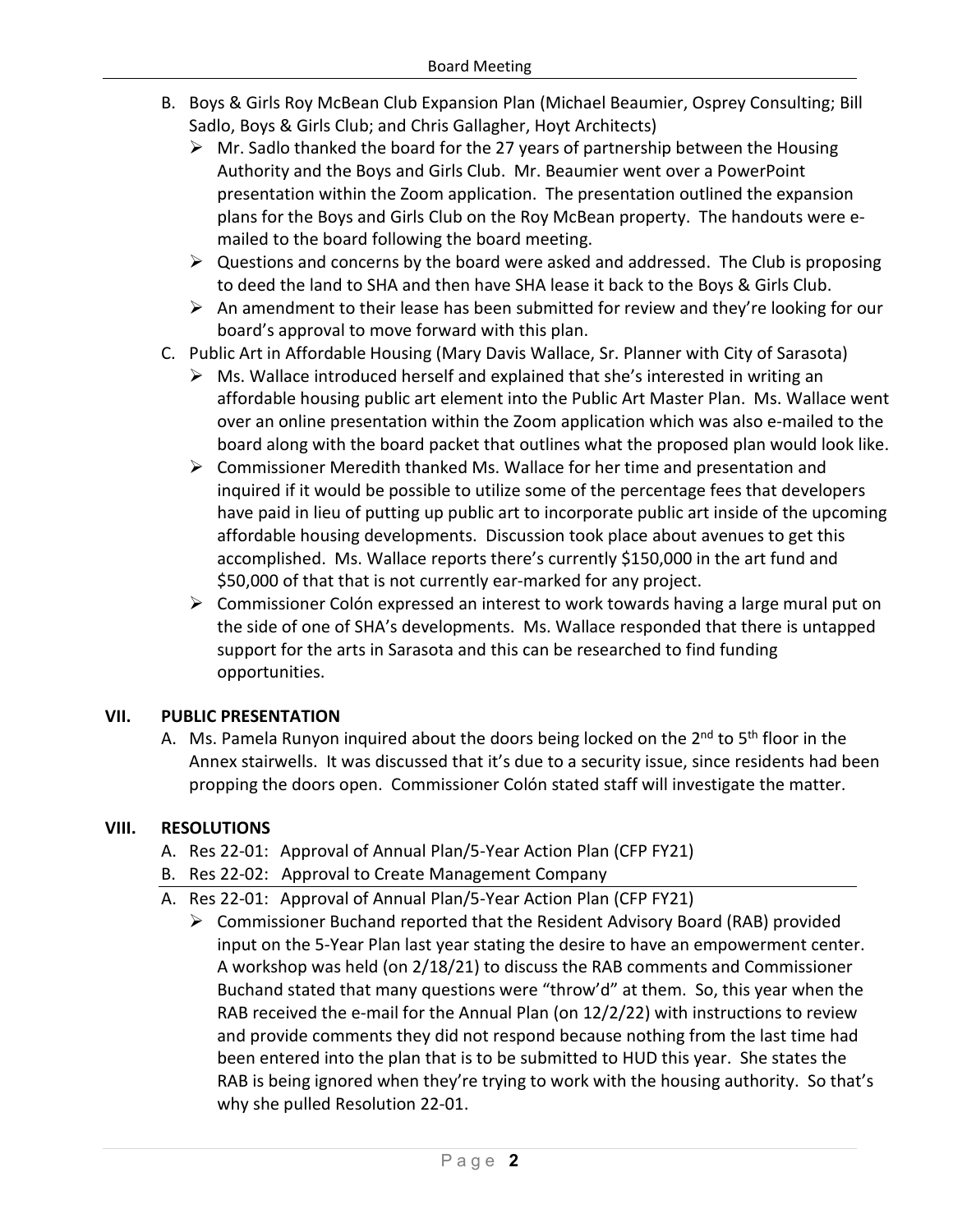- $\triangleright$  Commissioner Sargent inquired why their comments Section, C3, that the RAB provided comments on was moved to C1. It was explained that the HUD Form changed.
- Commissioner Meredith inquired if an Empowerment Center is required to be placed in the Annual Plan. Mr. Russell responded it's not a requirement. Commissioner Buchand maintains that if it's not written down it won't happen and nothing they requested was entered into the Annual Plan.
- $\triangleright$  Commissioner Morgan brought up the new center that the Boys & Girls Club is now providing job training and after-hours activities for teens and that many questions were asked and answered so the board could get a full picture and idea of what they were approving. He states that the same would need to be done for an "Empowerment Center." The idea needs to be explained and what is being planned to make sure the services aren't being duplicated. Commissioner Taylor agreed that more information would need to be given on who'd run it, what programs would be provided etc.
	- Commissioner Buchand responded that there was no follow-up done after the Workshop discussing the RAB comments. So there was no opportunity to talk about how to get it started. Commissioner Morgan reminded that feedback, comments and questions were discussed at the Board Retreat.
- $\triangleright$  Commissioner Colón asked if there was any motion to approve, following the above discussion. Commissioner Morgan made a motion to approve Resolution 22-01.
	- Commissioner Finger inquired about Section C1 in the Annual Plan form where it's marked whether the RAB board provided comments and pointed out it says "No." Mr. Russell responded that the plan was sent out on 12/02/22 to the RAB and no comments were returned but that the comments the RAB that were submitted last year were included in the submission of last year's plan.
- $\triangleright$  Commissioner Meredith 2 seconded the motion. The motion was voted on and passed 4-3 (Commissioners Finger, Buchand & Sargent Opposed).
- B. Res 22-02: Approval to Create Management Company
	- $\triangleright$  Commissioner Colón inquired if this was time sensitive and needed to be discussed tonight. Mr. Russell responded that this would be the  $2<sup>nd</sup>$  time it was tabled, and that SHA is working to have McCown become a Tax Credit Development and for SHA to be the management company for the property. Investors will be looking for evidence of the certified management company. And SHA needs a separate designated entity to provide this function. Commissioner Colón asked why one of our current company's couldn't be utilized for this purpose.
	- $\triangleright$  Attorney Gilmore provided additional information explaining the need for a designated management company and that the IRS requires a 501(c)(3) to list exactly the purpose of the entity. SHA didn't have a not-for-profit designated as a management company so this would serve that purpose. This also limits SHA's liability.
	- $\triangleright$  Commissioner Buchand asked about another 501(c)(3) that had been created and what happened to it. Mr. Russell doesn't recollect there being a current one that's not in use but if there is one it could be used.
	- $\triangleright$  Commissioner Finger made a motion to approve Resolution 22-02. Commissioner Meredith seconded the motion. The motion was voted on and passed 5-2 (Commissioners Buchand & Sargent Opposed).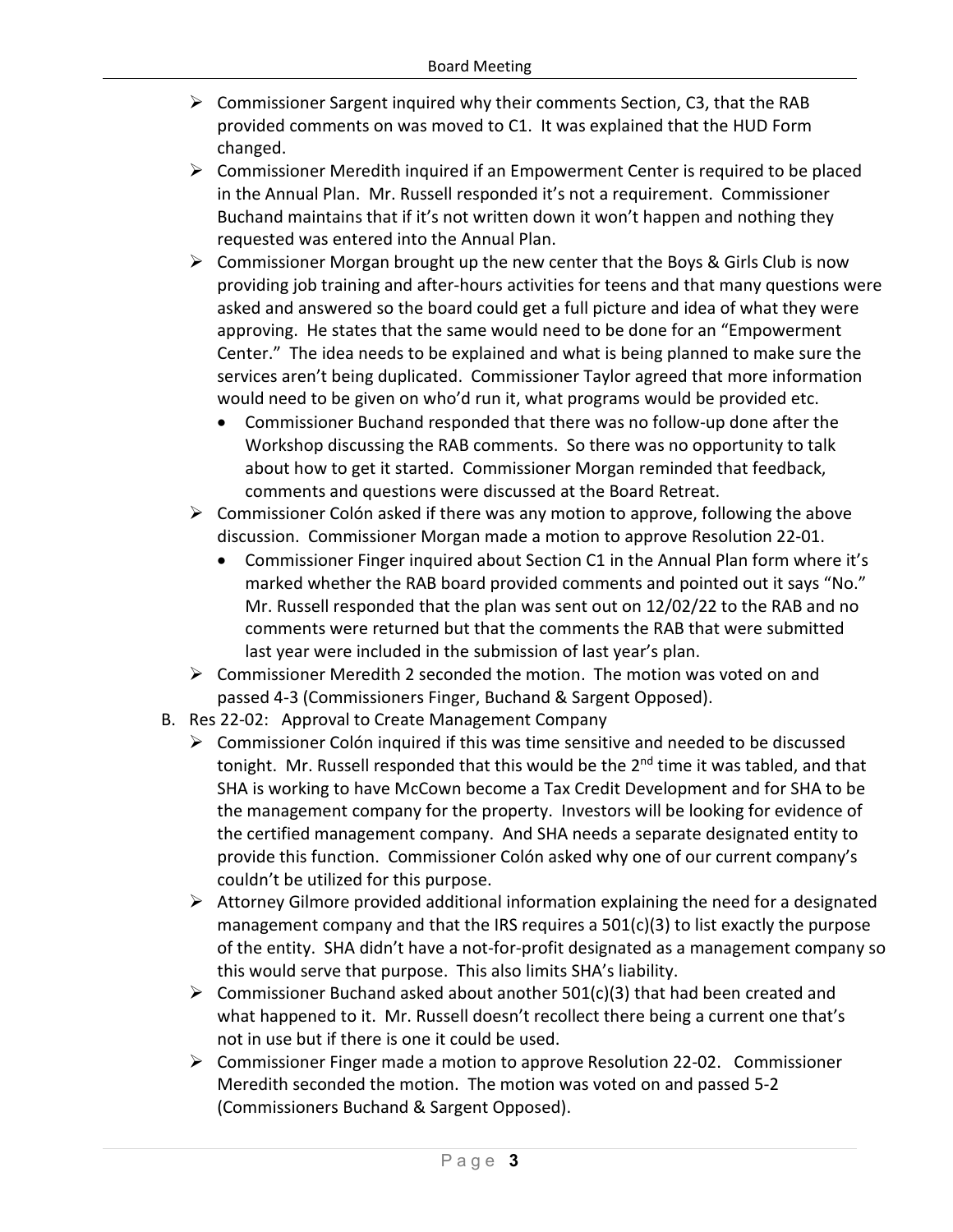### **IX. OLD BUSINESS**

- A. Amaryllis Park Place (Orange Ave)
	- $\triangleright$  No Updates Due to Time Constraints.
- B. Lofts on Lemon (Cohen Way)
	- $\triangleright$  No Updates Due to Time Constraints.
- C. Cypress Square (Courts)
	- $\triangleright$  No Updates Due to Time Constraints.
- D. McCown 9% Preservation Update
	- $\triangleright$  No Updates Due to Time Constraints.

#### **X. NEW BUSINESS**

- A. Increase of HCV Payment Standards
	- $\triangleright$  Mr. Russell explained HUD has extended waiver authority under the CARES Act and SHA applied to receive the waiver to be allowed to increase its payment standards from 110% to 120% to allow more buying power for our Section 8 tenants to find a place to live in the North Port to Bradenton area. The increase would be in effect until the end of the calendar year.
	- $\triangleright$  Commissioner Buchand made a motion accept the increase of the HCV Payment Standard to 120%, effective February 1<sup>st</sup> to December 31, 2022. Commissioner Finger seconded the motion. Commissioner Morgan inquired if the increase would impact the amount of vouchers SHA can provide and impact SHA's budget.
- Commissioner Buchand made a motion to extend the meeting by 10 minutes. Commissioner Finger seconded the motion.
	- $\triangleright$  Mr. Russell responded that the increase would impact both but that it's a necessary to allow the program to work and for Section 8 Participants to find a place to live.
	- $\triangleright$  The motion was voted on and passed unanimously.
	- B. Commissioner Training Deborah Sargent
		- $\triangleright$  Commissioner Sargent passed around a handout that provided information on a NAHRO training that allows a commissioner to become a Certified Commissioner. She wanted to make sure the rest of the commissioners were aware of this as well as the policies that the board is responsible for. The presentation will be scanned and sent out to the board electronically.

#### **XI. PROGRAM UPDATES – ACCEPTED BY CONSENT**

- A. Monthly Financial Statements
- B. Board Committee Reports
- C. Housing Management Reports
- D. Housing Voucher Report
- E. Capital Fund Program Report
- F. Resident Services Monthly Report
	- $\triangleright$  Commissioner Buchand made a motion to accept the Program Updates Consent Agenda. Commissioner Meredith seconded the motion. The motion was voted on and passed unanimously.